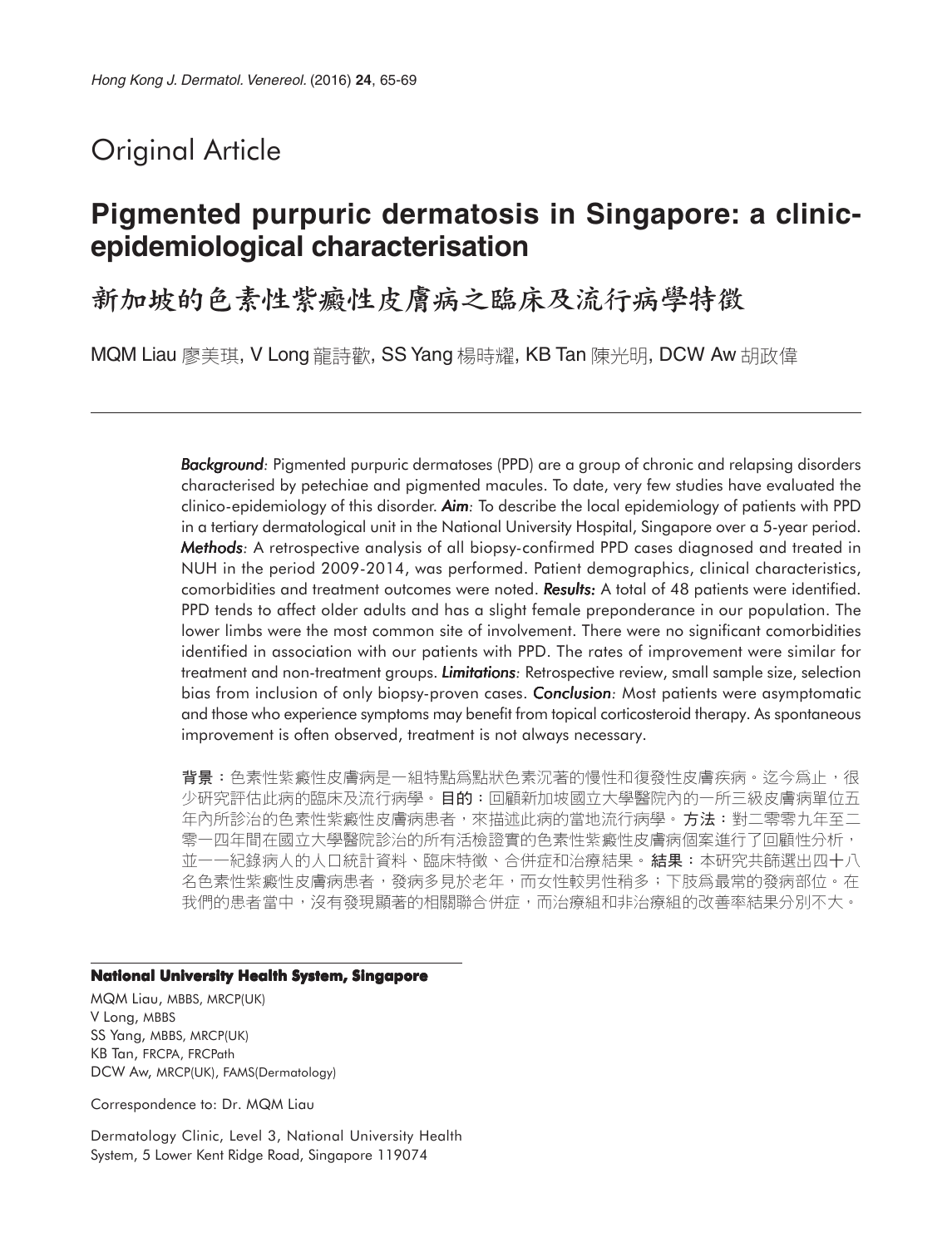**限制:**回顧性調查、樣本數較小、僅列入活檢證實個案所存在的選擇偏差。**結論:**多數患者毫無 症狀,其餘受症狀困擾的患者在外用皮質類固醇治療後情況多有改善。由於察覺到不少患者可不 藥而癒,固非所有患者都要施以藥物治療。

**Keywords:** Corticosteroids, pigmented purpuric dermatosis (PPD), topical corticosteroids

關鍵詞:皮質類固醇、色素性紫癜性皮膚病、外用皮質類固醇

## **Introduction**

Pigmented purpuric dermatoses (PPD) are a group of vascular disorders of unknown origin that are histopathologically similar. They are chronic and relapsing disorders characterised by petechiae and pigmented macules (Figure 1). The various clinical entities include Schamberg's disease, pigmented purpuric lichenoid dermatosis of Gougerot and Blum, lichen aureus, eczematidlike purpura of Doucas and Kapetanakis, and Majocchi's disease.<sup>1</sup> Although the pathogenesis of PPD is unknown, cell-mediated immunity is thought to be contributory.2 Extravasation of erythrocytes in the skin and marked haemosiderin deposition are their classical clinical expressions.

PPD has been documented in all ages and races,<sup>1</sup> and appears to occur more frequently in males. Although the exact aetiology is unknown, important contributory factors are believed to include venous hypertension, exercise, gravitational dependency, capillary fragility and focal infections.<sup>1</sup> To date very few studies have evaluated the clinico-epidemiology of this disorder.

### **Materials and methods**

This was a retrospective review of patients diagnosed with PPD from January 2009 to January 2014 in a tertiary hospital, National University Hospital (Singapore). All patients diagnosed clinically or histopathologically with PPD were included. Patients with morphologically similar conditions such as stasis dermatitis, Henoch-Schonlein purpura, leukocytoclastic vasculitis, hyperglobulinaemic purpura, drug hypersensitivity reactions, and factitious injuries were excluded.



**Figure 1.** Pigmented purpuric dermatosis. Petechiae and brownish patches over bilateral lower limbs.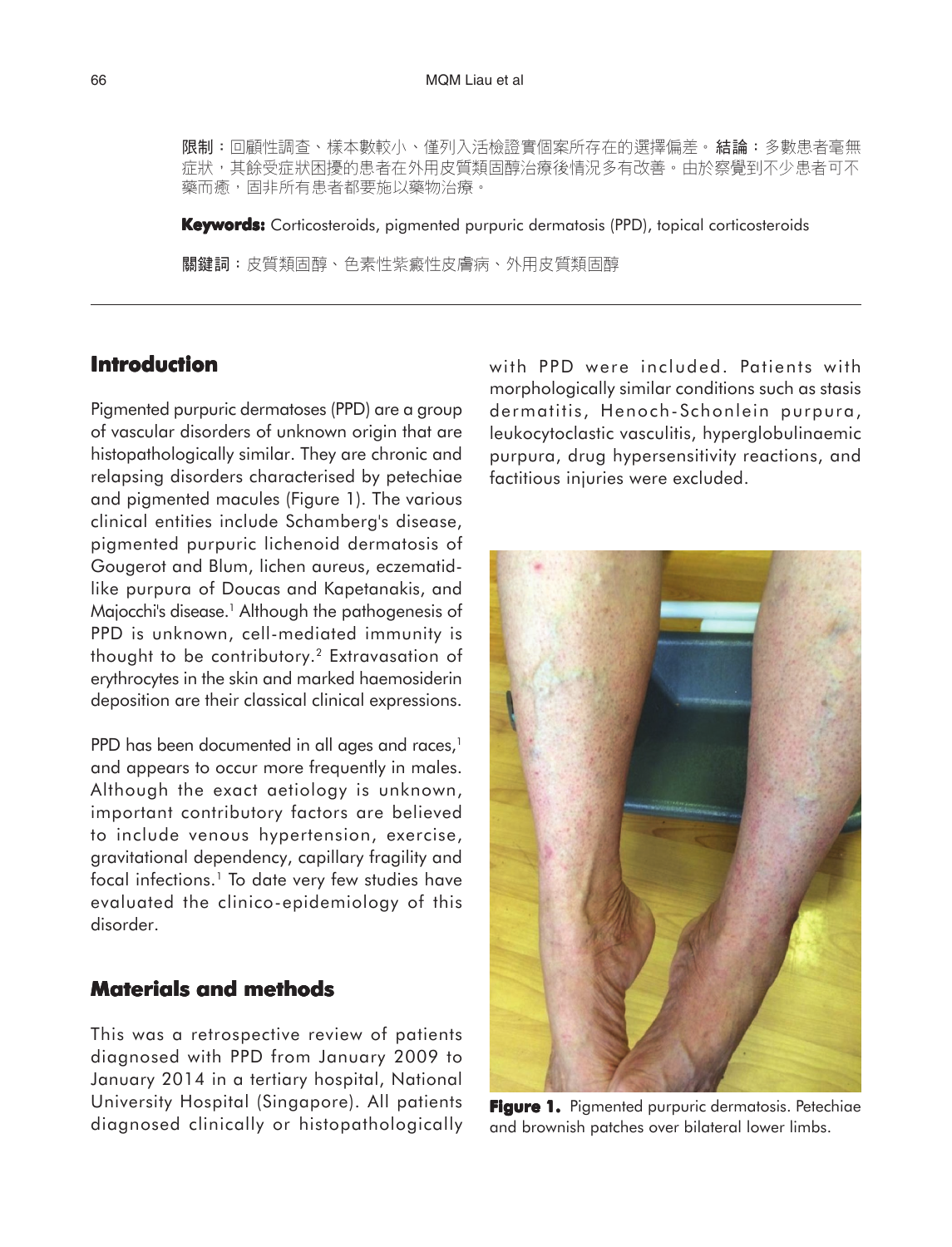Data on patient demographics, clinical characteristics, comorbidities and treatment outcomes were noted. Clinical improvement was defined as 50-100% lesion clearance as determined by the dermatologist during follow up review. The data collection was obtained through chart and note reviews, and completed via telephone interviews. Approval for the study was obtained from the national ethics committee.

### **Results**

#### *Patient demographics*

A total of 48 patients were included in the study. There were 22 males (45.8%) and 26 females (54.2%). The mean age of patients at presentation was 54.6 years (range 11-87 years). Of these, the majority were adults (95.8%), with only 4.2% under the age of 16. The main ethnic groups were represented, with 83.3% Chinese, 8.30% Malay, 4.20% Indian and 4.20% classified as "Others".

#### *Clinical characteristics*

In terms of symptoms experienced, the majority of patients (75.0%) reported no symptoms, whereas 11 (22.9%) reported pruritus and only 1 (2%) reported tenderness. The lower limbs were the most common site of involvement. The majority of patients (88.0%) reported isolated lower limb involvement, 4% reported lower and upper limbs involvement, 2% reported isolated upper limb involvement and other areas constituted the remaining 6%.

The co-morbidities present were hypertension (37.5%), hyperlipidaemia (25.0%), diabetes mellitus (14.6%), chronic kidney disease (12.5%), osteoarthritis (10.4%), atrial fibrillation (6.3%), benign prostate hyperplasia (6.3%), transient ischaemic attack or stroke (6.3%), varicose veins (6.3%), ischaemic heart disease (4.2%), osteoporosis or osteopenia (4.2%), Still's disease (2.08%), hypothyroidism (2.1%) and rheumatoid arthritis (2.1%).

#### *Treatment*

In terms of treatment, approximately half the patients (45.9%) received treatment for their cutaneous lesions. Most of the patients (95.5%) received high potency corticosteroids (World Health Organisation, Group III to V corticosteroids), with the majority (71.4%) reporting improvement at follow up within a year. One patient (2.1%) received treatment comprised of a combination of phototherapy and topical emollients. She received narrow band UVB (NB-UVB) three times weekly, for 21 sessions, with almost complete resolution of lesions. During follow up at one year, there was no recurrence of new lesions. The remainder of patients (52.1%) did not receive any treatment. Of the untreated group, 68% experienced spontaneous resolution of lesions within a year. The demographics and clinical characteristics are shown in Table 1.

## **Discussion**

Pigmented purpuric dermatosis may occur in all age groups and races as observed in our study. It tends to affect older adults, with 60.4% of patients aged 60 and above. There was a slight female preponderance, with a male to female ratio of 1:1.18. The lower limbs were most commonly affected and the large majority of cases were asymptomatic, in line with the literature.<sup>1,3</sup>

Many co-morbidities including hepatic disease, malignancies, diabetes mellitus, hyperlipidaemia, rheumatoid arthritis, lupus erythematous, thyroid dysfunction, hereditary spherocytosis, hematological disorders, and porphyrias have been reported to be associated with PPD.<sup>3</sup> Despite so, our review did not clearly identify any clear co-relation between an individual's co-morbidities and subsequent development of PPD. In addition, although a gravitational role has been proposed to explain the observation of PPD, only 6.3% of our patients were observed to have features consistent with venous insufficiency. This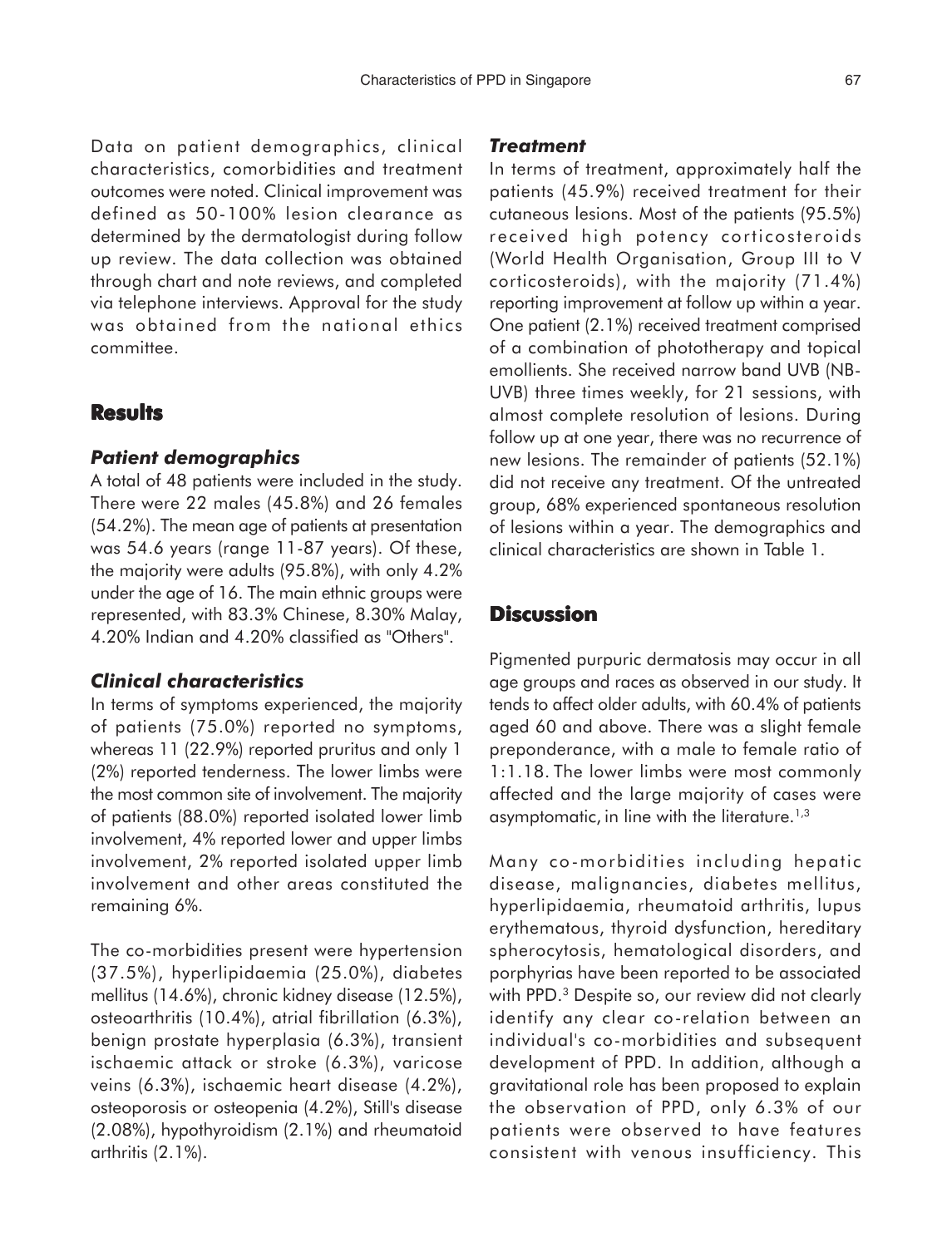| <b>Demographics</b>                                                                                                                                           |                                                            |
|---------------------------------------------------------------------------------------------------------------------------------------------------------------|------------------------------------------------------------|
| Sex, no (%)                                                                                                                                                   |                                                            |
| • Male                                                                                                                                                        | 22 (45.8%)                                                 |
| • Female                                                                                                                                                      | 26 (54.2%)                                                 |
| Mean age, years                                                                                                                                               | 54.6 (11-87)                                               |
| <b>Clinical characteristics</b>                                                                                                                               |                                                            |
| Symptoms, no (%)                                                                                                                                              |                                                            |
| • Asymptomatic                                                                                                                                                | 36 (75%)                                                   |
| $\bullet$ Itch                                                                                                                                                | 11(23%)                                                    |
| • Tenderness                                                                                                                                                  | $1(2\%)$                                                   |
| Sites of involvement, no (%)                                                                                                                                  |                                                            |
| • Lower limbs only                                                                                                                                            | 42 (87.5%)                                                 |
| • Lower limbs and upper limbs                                                                                                                                 | $2(4.2\%)$                                                 |
| • Upper limbs                                                                                                                                                 | $1(2.1\%)$                                                 |
| • Others                                                                                                                                                      |                                                            |
|                                                                                                                                                               | 3(6.3%)                                                    |
| <b>Treatment</b>                                                                                                                                              |                                                            |
| Treatment: number (%)                                                                                                                                         |                                                            |
| $\bullet$ None                                                                                                                                                | 26 (54.2%)                                                 |
| • Topical corticosteroids                                                                                                                                     | 21 (43.8%)                                                 |
| • Phototherapy, emollients                                                                                                                                    | 1(2.08%)                                                   |
| <b>Clinical response</b><br>Clinical improvement: number (%),<br>average duration<br>• No treatment<br>(spontaneous improvement)<br>· Topical corticosteroids | 17 out of 26 (65.4%),<br>79 weeks<br>15 out of 21 (71.4%), |
|                                                                                                                                                               | 26 weeks                                                   |
| • Phototherapy,                                                                                                                                               | 1 out of 1 (100.0%),                                       |
| topical emollients                                                                                                                                            | 7 weeks                                                    |
|                                                                                                                                                               |                                                            |
| Comorbidities, no (%)                                                                                                                                         |                                                            |
| • Hypertension                                                                                                                                                | 18 (37.5%)                                                 |
| · Hyperlipidaemia                                                                                                                                             | 12 (25.0%)                                                 |
| Diabetes mellitus                                                                                                                                             | $7(14.6\%)$                                                |
| • Chronic kidney disease                                                                                                                                      | 6 (12.5%)                                                  |
| • Osteoarthritis                                                                                                                                              | 5 (10.4%)                                                  |
| • Atrial fibrillation                                                                                                                                         | 3(6.3%)                                                    |
| • Benign prostate hyperplasia                                                                                                                                 | 3(6.3%)                                                    |
| • Transient ischaemic attack/stroke                                                                                                                           | 3(6.3%)                                                    |
| • Venous insufficiency                                                                                                                                        | 3(6.3%)                                                    |
| • Ischaemic heart disease                                                                                                                                     | $2(4.2\%)$                                                 |
| · Obstructive sleep apnoea                                                                                                                                    | $2(4.2\%)$                                                 |
| • Osteoporosis/osteopenia                                                                                                                                     | $2(4.2\%)$                                                 |
| • Adult onset Still's disease                                                                                                                                 | $1(2.1\%)$                                                 |
| Hypothyroidism                                                                                                                                                | $1(2.1\%)$                                                 |
| • Rheumatoid arthritis                                                                                                                                        | $1(2.1\%)$                                                 |

**Table 1.** Demographic and clinical characteristics of patients with PPD

reinforces the notion that this phenomenon is most likely idiopathic.

First-line treatments of PPD include conservative non-pharmacological treatment and topical corticosteroids. Topical corticosteroid therapy was the most common therapy used within our treatment group, with the majority (71.4%) of patients achieving clinical improvement. They have been used for PPD based on the histological evidence that it is an inflammatory process. The current recommendation for duration of therapy is  $4-6$  weeks.<sup>1</sup> Phototherapy is considered a welltolerated second-line intervention, in particular for patients who have failed corticosteroid therapy. Fathy et al. described a prospective uncontrolled study of six patients with PPD, who received treatment with narrowband UVB three times a week for 24 to 28 treatments sessions with good response.<sup>4</sup> The patients who received phototherapy in our review also experienced significant improvement with no recurrence. A variety of other therapeutic options have been reported in the literature with varying success including griseofulvin,<sup>5</sup> pentoxifylline,<sup>6</sup> colchicine,<sup>7</sup> methotrexate,<sup>8</sup> and cyclosporin.<sup>1,9</sup>

This study is limited by the number of cases, bias from selection of biopsy-proven cases only, as well as recall bias. Large-scale community-based prospective studies are needed with a longer follow-up to ascertain the prevalence, aetiology, aggravating factors, associations and prognostic factors.

In conclusion, PPD in our population tends to affect older adults with a slight female preponderance. It most commonly affects the lower limbs and is rarely symptomatic. Although patients may benefit from topical corticosteroids, PPD often resolves spontaneously without treatment. Hence, unless patients experience symptoms or there is concern over the cosmetic appearance, treatment is not always necessary and reassurance is an acceptable course of management for most cases.